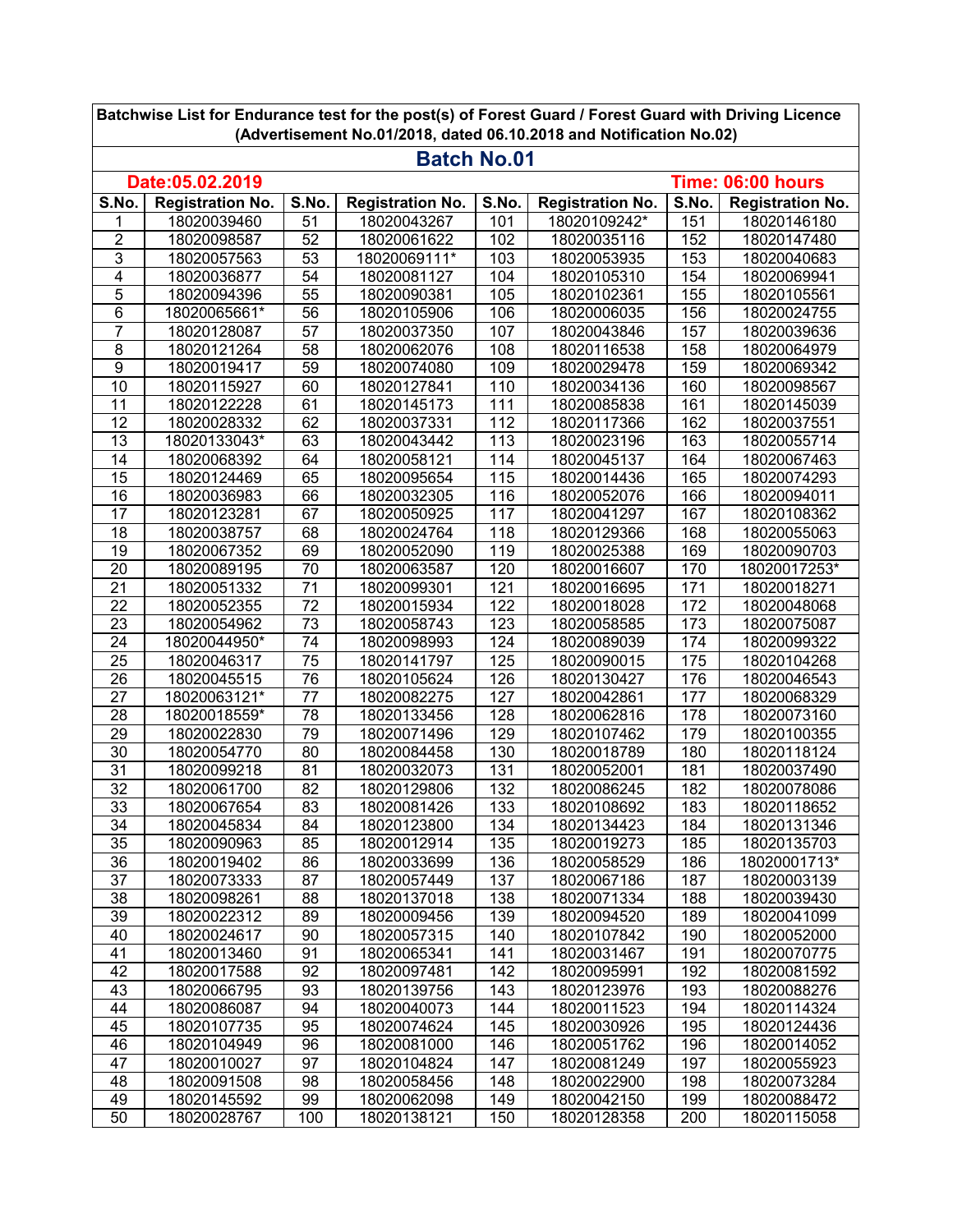| S.No.            | <b>Registration No.</b> | S.No. | <b>Registration No.</b> | S.No.            | <b>Registration No.</b> | S.No. | <b>Registration No.</b> |
|------------------|-------------------------|-------|-------------------------|------------------|-------------------------|-------|-------------------------|
| 201              | 18020118845             | 251   | 18020028864             | 301              | 18020116569             | 351   | 18020007279             |
| 202              | 18020037101             | 252   | 18020045321             | 302              | 18020131123             | 352   | 18020013841             |
| 203              | 18020069649*            | 253   | 18020045934             | 303              | 18020078590             | 353   | 18020024432             |
| 204              | 18020057621             | 254   | 18020052394             | 304              | 18020029822             | 354   | 18020037451             |
| 205              | 18020084036             | 255   | 18020056839             | 305              | 18020049351             | 355   | 18020047898             |
| 206              | 18020114769             | 256   | 18020062653             | 306              | 18020052474             | 356   | 18020066750             |
| 207              | 18020120045             | 257   | 18020064333             | 307              | 18020052575             | 357   | 18020070979             |
| 208              | 18020007418             | 258   | 18020093293             | 308              | 18020061978             | 358   | 18020111829             |
| 209              | 18020033505             | 259   | 18020099158             | 309              | 18020063467             | 359   | 18020009301             |
| 210              | 18020034744             | 260   | 18020111008             | 310              | 18020077221             | 360   | 18020017176             |
| 211              | 18020036626             | 261   | 18020094799             | $\overline{311}$ | 18020081211             | 361   | 18020021754             |
| 212              | 18020058742             | 262   | 18020099302             | $\overline{312}$ | 18020109868             | 362   | 18020046724             |
| 213              | 18020070504             | 263   | 18020118667             | 313              | 18020128168             | 363   | 18020050173             |
| 214              | 18020091598             | 264   | 18020073674*            | 314              | 18020142625             | 364   | 18020050627             |
| 215              | 18020098472             | 265   | 18020029641             | 315              | 18020041629             | 365   | 18020062359             |
| 216              | 18020110012             | 266   | 18020036446             | $\overline{3}16$ | 18020060437             | 366   | 18020067252             |
| $\overline{217}$ | 18020118936             | 267   | 18020038834             | $\overline{317}$ | 18020064451             | 367   | 18020068561             |
| 218              | 18020013620             | 268   | 18020039106             | 318              | 18020075845             | 368   | 18020091699             |
| 219              | 18020050119             | 269   | 18020054744             | 319              | 18020095664             | 369   | 18020018378*            |
| 220              | 18020059435             | 270   | 18020089671             | 320              | 18020062171             | 370   | 18020027048             |
| 221              | 18020062898             | 271   | 18020092008             | 321              | 18020008970             | 371   | 18020030510             |
| 222              | 18020066644             | 272   | 18020097527             | 322              | 18020027967             | 372   | 18020044157             |
| 223              | 18020083827             | 273   | 18020131282             | 323              | 18020074797             | 373   | 18020048171             |
| 224              | 18020099829             | 274   | 18020134180             | 324              | 18020134318             | 374   | 18020071916             |
| 225              | 18020013176             | 275   | 18020136729             | 325              | 18020004565             | 375   | 18020090363             |
| 226              | 18020039459             | 276   | 18020143091             | 326              | 18020015787             | 376   | 18020102296             |
| 227              | 18020054669             | 277   | 18020146424             | 327              | 18020016699             | 377   | 18020108851             |
| 228              | 18020077546             | 278   | 18020008743             | 328              | 18020019439             | 378   | 18020112287             |
| 229              | 18020080180             | 279   | 18020050835             | 329              | 18020024171             | 379   | 18020122149             |
| 230              | 18020085127             | 280   | 18020064393             | 330              | 18020025648             | 380   | 18020068255*            |
| 231              | 18020112357             | 281   | 18020120778             | 331              | 18020057513             | 381   | 18020013385             |
| 232              | 18020142436             | 282   | 18020129977             | 332              | 18020076526             | 382   | 18020017442             |
| 233              | 18020068232*            | 283   | 18020133749             | 333              | 18020082145             | 383   | 18020048216             |
| 234              | 18020013469             | 284   | 18020147875             | 334              | 18020025325             | 384   | 18020056122             |
| 235              | 18020067553             | 285   | 18020095898             | 335              | 18020005357             | 385   | 18020057425             |
| 236              | 18020078591             | 286   | 18020113922             | 336              | 18020056034             | 386   | 18020071936             |
| 237              | 18020091497             | 287   | 18020078521             | 337              | 18020062326             | 387   | 18020073992             |
| 238              | 18020113640             | 288   | 18020023323*            | 338              | 18020067224             | 388   | 18020114473             |
| 239              | 18020117903             | 289   | 18020014111             | 339              | 18020087440             | 389   | 18020114532             |
| 240              | 18020141524             | 290   | 18020017646             | 340              | 18020089936             | 390   | 18020115862             |
| 241              | 18020144730             | 291   | 18020023285             | 341              | 18020122700             | 391   | 18020050964             |
| 242              | 18020021764             | 292   | 18020023432             | 342              | 18020140172             | 392   | 18020056471             |
| 243              | 18020023664             | 293   | 18020023935             | 343              | 18020068055*            | 393   | 18020060562             |
| 244              | 18020075505             | 294   | 18020053291             | 344              | 18020000403             | 394   | 18020031804             |
| 245              | 18020078442             | 295   | 18020053664             | 345              | 18020026723             | 395   | 18020044385             |
| 246              | 18020091757             | 296   | 18020055487             | 346              | 18020077686             | 396   | 18020045448             |
| 247              | 18020105814             | 297   | 18020062739             | 347              | 18020095032             | 397   | 18020055739             |
| 248              | 18020083340*            | 298   | 18020091924             | 348              | 18020111653             | 398   | 18020061325             |
| 249              | 18020073399*            | 299   | 18020094476             | 349              | 18020008779*            | 399   | 18020066683             |
| 250              | 18020011835             | 300   | 18020110396             | 350              | 18020130584*            | 400   | 18020133161             |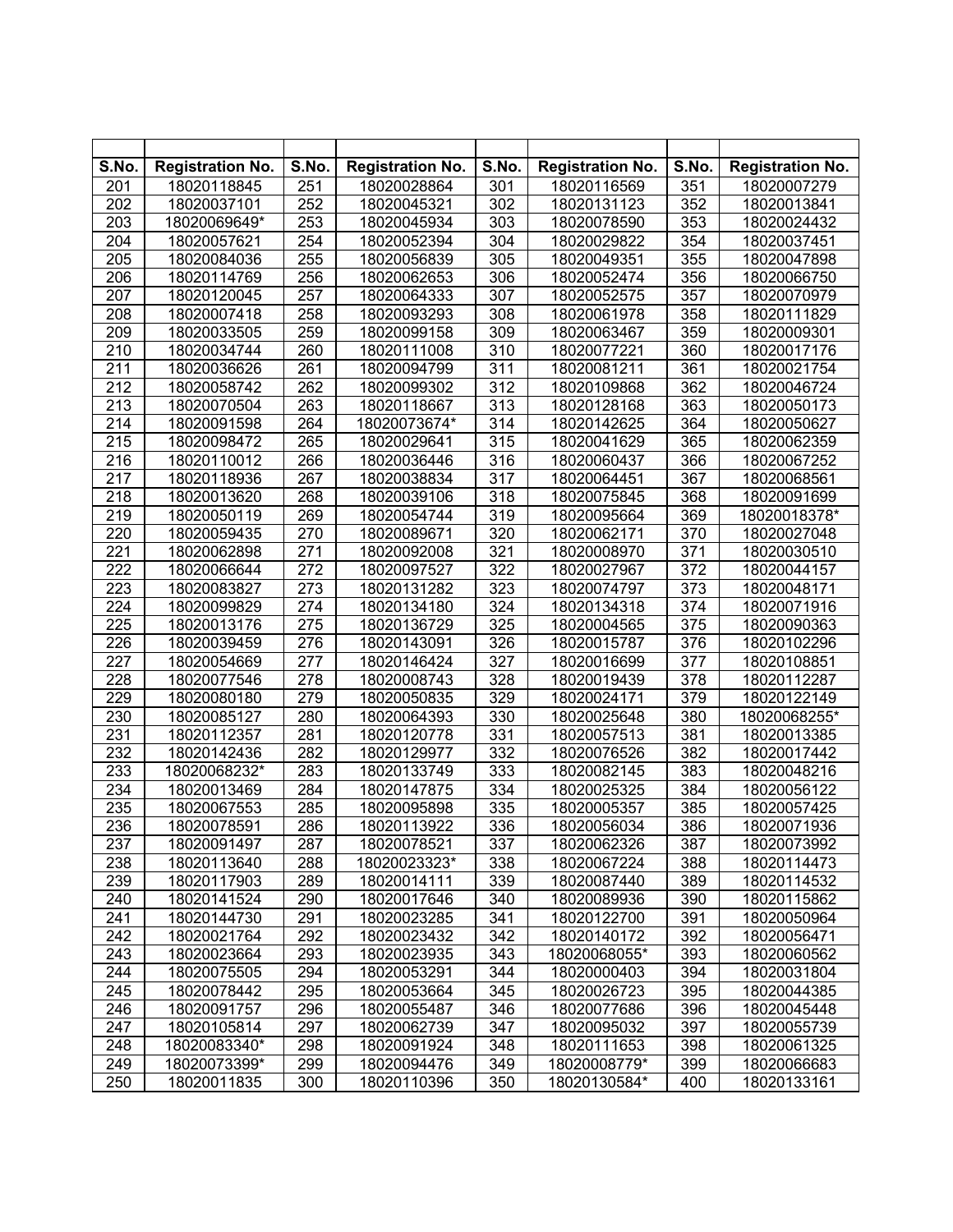| S.No. | <b>Registration No.</b> | S.No. | <b>Registration No.</b> | S.No.            | <b>Registration No.</b> | S.No. | <b>Registration No.</b> |
|-------|-------------------------|-------|-------------------------|------------------|-------------------------|-------|-------------------------|
| 401   | 18020082455*            | 451   | 18020080656             | 501              | 18020112094             | 551   | 18020055070             |
| 402   | 18020019778             | 452   | 18020106367             | 502              | 18020130341             | 552   | 18020067551             |
| 403   | 18020028836             | 453   | 18020043590             | 503              | 18020084447             | 553   | 18020070868             |
| 404   | 18020033416             | 454   | 18020084351             | 504              | 18020105690             | 554   | 18020112828             |
| 405   | 18020036037             | 455   | 18020097276             | 505              | 18020119252             | 555   | 18020061041             |
| 406   | 18020043477             | 456   | 18020089648             | 506              | 18020097340             | 556   | 18020136137             |
| 407   | 18020044957             | 457   | 18020112663             | 507              | 18020100869             | 557   | 18020052166             |
| 408   | 18020052490             | 458   | 18020090865             | 508              | 18020145670             | 558   | 18020009191             |
| 409   | 18020078775             | 459   | 18020088916             | 509              | 18020066258             | 559   | 18020045416             |
| 410   | 18020088406             | 460   | 18020100189             | 510              | 18020088440             | 560   | 18020052532             |
| 411   | 18020090192             | 461   | 18020145206             | $\overline{511}$ | 18020103259             | 561   | 18020078550             |
| 412   | 18020106298             | 462   | 18020094911             | $\overline{512}$ | 18020133359             | 562   | 18020127446             |
| 413   | 18020116856             | 463   | 18020098855             | 513              | 18020142609             | 563   | 18020146540             |
| 414   | 18020035833             | 464   | 18020109952             | $\overline{514}$ | 18020068915             | 564   | 18020018266             |
| 415   | 18020040495             | 465   | 18020110477             | 515              | 18020104973             | 565   | 18020044362             |
| 416   | 18020048946             | 466   | 18020047183             | 516              | 18020146754             | 566   | 18020086957             |
| 417   | 18020052617             | 467   | 18020082209             | $\overline{517}$ | 18020056746             | 567   | 18020138886             |
| 418   | 18020093629             | 468   | 18020055675             | 518              | 18020105527             | 568   | 18020071987             |
| 419   | 18020117964             | 469   | 18020078770             | 519              | 18020114571             | 569   | 18020136043             |
| 420   | 18020096284             | 470   | 18020094205             | 520              | 18020123001             | 570   | 18020099152             |
| 421   | 18020067480             | 471   | 18020114498             | 521              | 18020143249             | 571   | 18020117909             |
| 422   | 18020107352             | 472   | 18020138755             | 522              | 18020118980*            | 572   | 18020124518             |
| 423   | 18020081661             | 473   | 18020139944             | $\overline{523}$ | 18020107841             | 573   | 18020056710             |
| 424   | 18020063318*            | 474   | 18020060895             | 524              | 18020026750             | 574   | 18020086376             |
| 425   | 18020024343             | 475   | 18020096022             | 525              | 18020094722             | 575   | 18020096391             |
| 426   | 18020038560             | 476   | 18020031394             | 526              | 18020017652             | 576   | 18020037319             |
| 427   | 18020056931             | 477   | 18020119067             | 527              | 18020072707             | 577   | 18020071961             |
| 428   | 18020120869             | 478   | 18020086306             | 528              | 18020138228             | 578   | 18020081202             |
| 429   | 18020031550             | 479   | 18020034633             | 529              | 18020142889             | 579   | 18020098603             |
| 430   | 18020121673             | 480   | 18020048487             | 530              | 18020018321             | 580   | 18020134512             |
| 431   | 18020134166             | 481   | 18020074033             | 531              | 18020029644             | 581   | 18020100234             |
| 432   | 18020049399             | 482   | 18020080971             | 532              | 18020041350             | 582   | 18020114659             |
| 433   | 18020082555             | 483   | 18020100044             | 533              | 18020051098             | 583   | 18020078719             |
| 434   | 18020096129             | 484   | 18020041169             | 534              | 18020087168             | 584   | 18020097236             |
| 435   | 18020088156             | 485   | 18020112925             | 535              | 18020096291             | 585   | 18020105816             |
| 436   | 18020107287             | 486   | 18020067403             | 536              | 18020081992             | 586   | 18020062547             |
| 437   | 18020054106             | 487   | 18020107609             | 537              | 18020031045             | 587   | 18020030928             |
| 438   | 18020061846             | 488   | 18020124947             | 538              | 18020048993             | 588   | 18020031673             |
| 439   | 18020081640             | 489   | 18020072637             | 539              | 18020059817             | 589   | 18020071964             |
| 440   | 18020103816             | 490   | 18020088336             | 540              | 18020114555             | 590   | 18020072392             |
| 441   | 18020113203             | 491   | 18020095853             | 541              | 18020118638             | 591   | 18020099521             |
| 442   | 18020126295             | 492   | 18020113380             | 542              | 18020014964             | 592   | 18020132350             |
| 443   | 18020037100             | 493   | 18020016887             | 543              | 18020088291             | 593   | 18020014334             |
| 444   | 18020040104             | 494   | 18020085437             | 544              | 18020109207             | 594   | 18020069998             |
| 445   | 18020099004             | 495   | 18020087047             | 545              | 18020117249             | 595   | 18020097945             |
| 446   | 18020113546             | 496   | 18020039629             | 546              | 18020124250             | 596   | 18020112090             |
| 447   | 18020091407             | 497   | 18020080702             | 547              | 18020141619             | 597   | 18020029129             |
| 448   | 18020146726             | 498   | 18020080924             | 548              | 18020068504             | 598   | 18020056452             |
| 449   | 18020070561             | 499   | 18020099247             | 549              | 18020137418             | 599   | 18020108796             |
| 450   | 18020062062             | 500   | 18020110809             | 550              | 18020138309             | 600   | 18020114954             |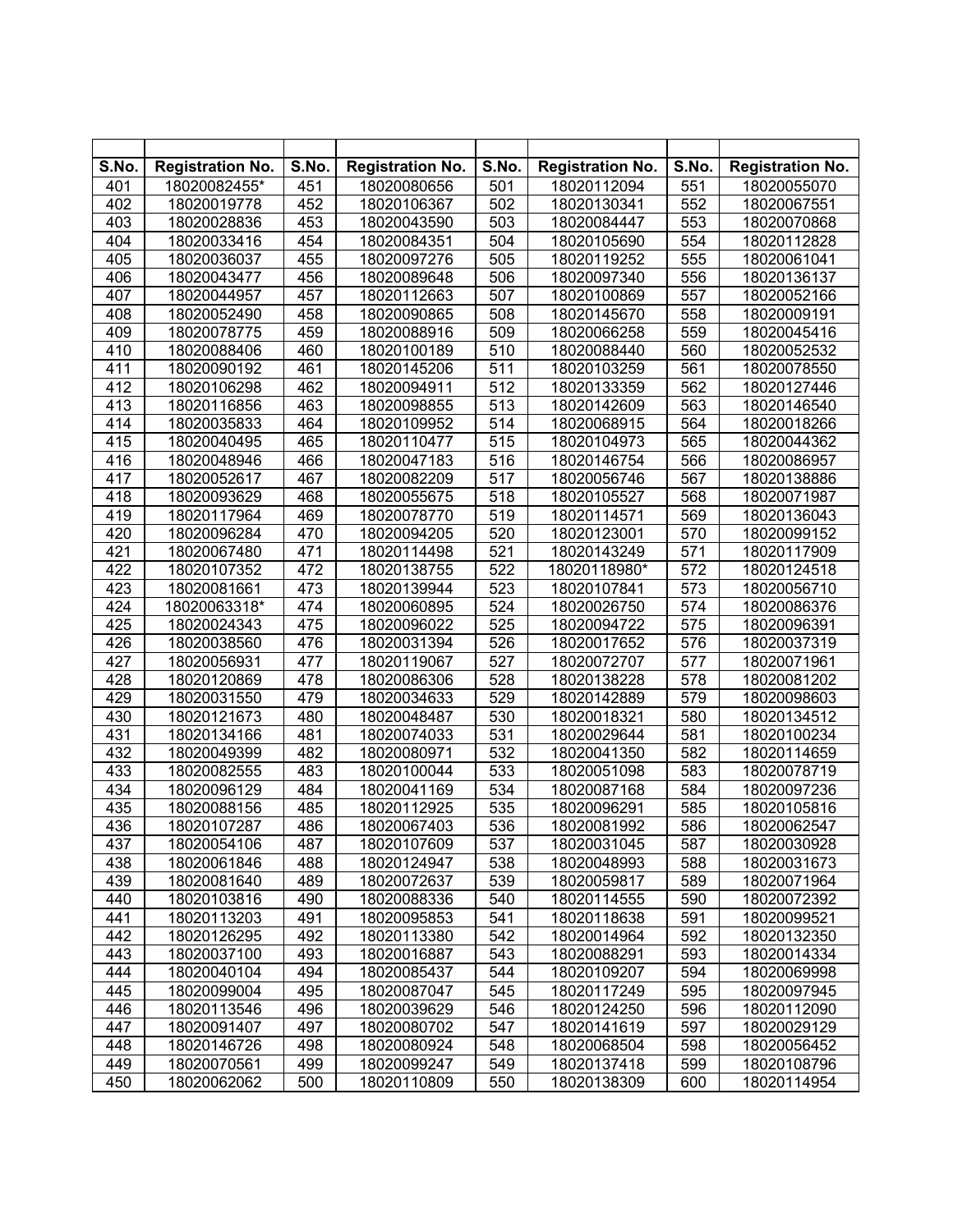| S.No. | <b>Registration No.</b> | S.No. | <b>Registration No.</b> | S.No.            | <b>Registration No.</b> | S.No. | <b>Registration No.</b> |
|-------|-------------------------|-------|-------------------------|------------------|-------------------------|-------|-------------------------|
| 601   | 18020132938             | 651   | 18020105917             | 701              | 18020095253             | 751   | 18020111957             |
| 602   | 18020134710             | 652   | 18020071933             | 702              | 18020103664             | 752   | 18020121637             |
| 603   | 18020139343             | 653   | 18020030052             | 703              | 18020105143             | 753   | 18020123361             |
| 604   | 18020012290             | 654   | 18020032365             | 704              | 18020126041             | 754   | 18020137483             |
| 605   | 18020030228             | 655   | 18020040093             | 705              | 18020126536             | 755   | 18020074172*            |
| 606   | 18020043674             | 656   | 18020040630             | 706              | 18020132455             | 756   | 18020120257*            |
| 607   | 18020053079             | 657   | 18020046660             | 707              | 18020134085             | 757   | 18020014473             |
| 608   | 18020046239             | 658   | 18020051179             | 708              | 18020128728*            | 758   | 18020026210             |
| 609   | 18020061249             | 659   | 18020108603             | 709              | 18020004589             | 759   | 18020042098             |
| 610   | 18020083525             | 660   | 18020128905             | 710              | 18020029884             | 760   | 18020073551             |
| 611   | 18020088761             | 661   | 18020132281             | $\overline{711}$ | 18020051495             | 761   | 18020081144             |
| 612   | 18020102133             | 662   | 18020005250             | 712              | 18020064945             | 762   | 18020113218             |
| 613   | 18020119025             | 663   | 18020013769             | 713              | 18020066339             | 763   | 18020120669             |
| 614   | 18020119820             | 664   | 18020018964             | $\overline{714}$ | 18020066794             | 764   | 18020134901             |
| 615   | 18020142852             | 665   | 18020025180             | 715              | 18020078876             | 765   | 18020138480             |
| 616   | 18020002399             | 666   | 18020033513             | 716              | 18020094092             | 766   | 18020141334             |
| 617   | 18020013824             | 667   | 18020034840             | 717              | 18020105737             | 767   | 18020018816             |
| 618   | 18020032887             | 668   | 18020062874             | 718              | 18020112385             | 768   | 18020026358             |
| 619   | 18020062709             | 669   | 18020074785             | 719              | 18020089018*            | 769   | 18020033231             |
| 620   | 18020066158             | 670   | 18020080997             | 720              | 18020009728             | 770   | 18020036824             |
| 621   | 18020067410             | 671   | 18020098028             | 721              | 18020030972             | 771   | 18020040944             |
| 622   | 18020104862*            | 672   | 18020116807             | 722              | 18020031158             | 772   | 18020057780             |
| 623   | 18020012199             | 673   | 18020124779             | 723              | 18020040846             | 773   | 18020057910             |
| 624   | 18020087342             | 674   | 18020005344             | 724              | 18020043307             | 774   | 18020059541             |
| 625   | 18020143326             | 675   | 18020014745             | 725              | 18020045443             | 775   | 18020061074             |
| 626   | 18020007732             | 676   | 18020018743             | 726              | 18020048308             | 776   | 18020064219             |
| 627   | 18020012823             | 677   | 18020051340             | 727              | 18020055393             | 777   | 18020065746             |
| 628   | 18020147352             | 678   | 18020062118             | 728              | 18020058506             | 778   | 18020073068             |
| 629   | 18020115956             | 679   | 18020071467             | 729              | 18020066134             | 779   | 18020081174             |
| 630   | 18020050686             | 680   | 18020073858             | 730              | 18020066801             | 780   | 18020081407             |
| 631   | 18020120393             | 681   | 18020079207             | 731              | 18020080481             | 781   | 18020086085             |
| 632   | 18020030356             | 682   | 18020088183             | 732              | 18020081237             | 782   | 18020089457             |
| 633   | 18020050840             | 683   | 18020093577             | 733              | 18020095688             | 783   | 18020095967             |
| 634   | 18020125571             | 684   | 18020106428             | 734              | 18020098321             | 784   | 18020109901             |
| 635   | 18020126999             | 685   | 18020134684             | 735              | 18020100273             | 785   | 18020110417             |
| 636   | 18020043528             | 686   | 18020141208*            | 736              | 18020137872             | 786   | 18020115498             |
| 637   | 18020119940             | 687   | 18020039187             | 737              | 18020144425             | 787   | 18020129601             |
| 638   | 18020049714             | 688   | 18020050490             | 738              | 18020018497             | 788   | 18020020325             |
| 639   | 18020028539             | 689   | 18020070222             | 739              | 18020027402             | 789   | 18020031201             |
| 640   | 18020077484             | 690   | 18020107922             | 740              | 18020045843             | 790   | 18020038373             |
| 641   | 18020081813             | 691   | 18020110233             | 741              | 18020047066             | 791   | 18020077202             |
| 642   | 18020084064             | 692   | 18020139697             | 742              | 18020075145             | 792   | 18020095446             |
| 643   | 18020083830             | 693   | 18020144582             | 743              | 18020075243             | 793   | 18020098948             |
| 644   | 18020117001             | 694   | 18020145795             | 744              | 18020087125             | 794   | 18020014432             |
| 645   | 18020069060             | 695   | 18020014055             | 745              | 18020087677             | 795   | 18020034652             |
| 646   | 18020105618*            | 696   | 18020030110             | 746              | 18020092163             | 796   | 18020045487             |
| 647   | 18020054684             | 697   | 18020038327             | 747              | 18020094793             | 797   | 18020053401             |
| 648   | 18020073394             | 698   | 18020046033             | 748              | 18020098710             | 798   | 18020055587             |
| 649   | 18020087322             | 699   | 18020055061             | 749              | 18020105774             | 799   | 18020057680             |
| 650   | 18020112261             | 700   | 18020086710             | 750              | 18020107180             | 800   | 18020064018             |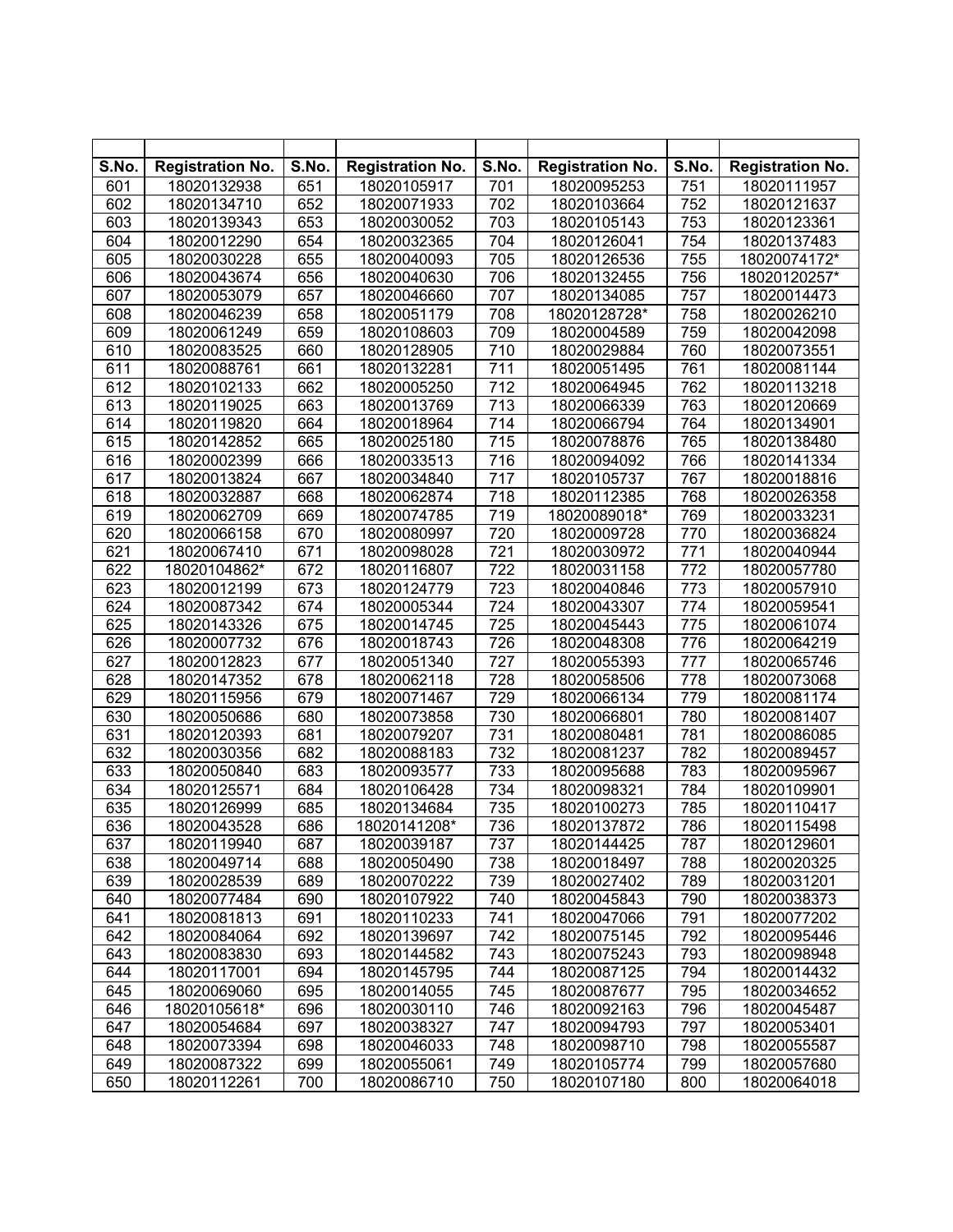| S.No. | <b>Registration No.</b> | S.No.            | <b>Registration No.</b> | S.No.            | <b>Registration No.</b> | S.No. | <b>Registration No.</b> |
|-------|-------------------------|------------------|-------------------------|------------------|-------------------------|-------|-------------------------|
| 801   | 18020064671             | 851              | 18020042870             | 901              | 18020093020             | 951   | 18020122430             |
| 802   | 18020069345             | 852              | 18020043824             | 902              | 18020118210             | 952   | 18020126525*            |
| 803   | 18020079021             | 853              | 18020044773             | 903              | 18020125493             | 953   | 18020007819             |
| 804   | 18020084263             | 854              | 18020052137             | 904              | 18020125975             | 954   | 18020040187             |
| 805   | 18020088520             | 855              | 18020052912             | 905              | 18020131285             | 955   | 18020053626             |
| 806   | 18020101765             | 856              | 18020055966             | 906              | 18020012452             | 956   | 18020065329             |
| 807   | 18020122100             | 857              | 18020061834             | 907              | 18020073839             | 957   | 18020079200             |
| 808   | 18020130530             | 858              | 18020064512             | 908              | 18020074174             | 958   | 18020081456             |
| 809   | 18020026584             | 859              | 18020075290             | 909              | 18020084042             | 959   | 18020108646             |
| 810   | 18020047794             | 860              | 18020079778             | 910              | 18020088903             | 960   | 18020142507             |
| 811   | 18020071878             | 861              | 18020081353             | $\overline{911}$ | 18020089951             | 961   | 18020012661             |
| 812   | 18020073107             | 862              | 18020087285             | 912              | 18020121194             | 962   | 18020035381             |
| 813   | 18020080294             | 863              | 18020092220             | 913              | 18020131863             | 963   | 18020061028             |
| 814   | 18020094944             | 864              | 18020094742             | 914              | 18020140433             | 964   | 18020063815             |
| 815   | 18020117012             | 865              | 18020094753             | 915              | 18020027928             | 965   | 18020078208             |
| 816   | 18020131437             | 866              | 18020109911             | 916              | 18020034838             | 966   | 18020090057             |
| 817   | 18020037395*            | 867              | 18020122213             | 917              | 18020051551             | 967   | 18020102235             |
| 818   | 18020032053             | 868              | 18020127545             | 918              | 18020087110             | 968   | 18020119611             |
| 819   | 18020047162             | 869              | 18020139317             | 919              | 18020092928             | 969   | 18020044668             |
| 820   | 18020065765             | 870              | 18020146168             | 920              | 18020093448             | 970   | 18020047168             |
| 821   | 18020074873             | 871              | 18020043680             | 921              | 18020095134             | 971   | 18020057980             |
| 822   | 18020092802             | $\overline{872}$ | 18020065927             | 922              | 18020097282             | 972   | 18020064581             |
| 823   | 18020094035             | 873              | 18020069098             | 923              | 18020107282             | 973   | 18020065804             |
| 824   | 18020100403             | 874              | 18020085432             | 924              | 18020107997             | 974   | 18020071946             |
| 825   | 18020110372             | 875              | 18020085974             | 925              | 18020065846*            | 975   | 18020091328             |
| 826   | 18020113305             | 876              | 18020086224             | 926              | 18020001885             | 976   | 18020096389*            |
| 827   | 18020118081             | 877              | 18020093130             | 927              | 18020002043             | 977   | 18020008001             |
| 828   | 18020119044             | 878              | 18020100816             | 928              | 18020007994             | 978   | 18020041786             |
| 829   | 18020122020             | 879              | 18020102657             | 929              | 18020021766             | 979   | 18020042435             |
| 830   | 18020130745             | 880              | 18020108110             | 930              | 18020023886             | 980   | 18020043799             |
| 831   | 18020133100             | 881              | 18020110782             | 931              | 18020026581             | 981   | 18020046832             |
| 832   | 18020051189*            | 882              | 18020110959             | 932              | 18020027765             | 982   | 18020078138             |
| 833   | 18020057135*            | 883              | 18020111677             | 933              | 18020033250             | 983   | 18020078475             |
| 834   | 18020074037*            | 884              | 18020115347             | 934              | 18020036408             | 984   | 18020084286             |
| 835   | 18020000888             | 885              | 18020122754             | 935              | 18020041389             | 985   | 18020085685             |
| 836   | 18020004208             | 886              | 18020139852             | 936              | 18020051700             | 986   | 18020087881             |
| 837   | 18020005368             | 887              | 18020013819             | 937              | 18020058857             | 987   | 18020088741             |
| 838   | 18020007785             | 888              | 18020015558             | 938              | 18020062900             | 988   | 18020095891             |
| 839   | 18020012047             | 889              | 18020021925             | 939              | 18020065158             | 989   | 18020105852             |
| 840   | 18020018285             | 890              | 18020026823             | 940              | 18020065507             | 990   | 18020106697             |
| 841   | 18020018597             | 891              | 18020029814             | 941              | 18020065833             | 991   | 18020118458             |
| 842   | 18020019000             | 892              | 18020032819             | 942              | 18020066385             | 992   | 18020130833             |
| 843   | 18020020144             | 893              | 18020038211             | 943              | 18020066899             | 993   | 18020066703*            |
| 844   | 18020024722             | 894              | 18020044514             | 944              | 18020078915             | 994   | 18020070076*            |
| 845   | 18020026596             | 895              | 18020055132             | 945              | 18020087524             | 995   | 18020006364             |
| 846   | 18020027348             | 896              | 18020058726             | 946              | 18020095529             | 996   | 18020014698             |
| 847   | 18020032139             | 897              | 18020062637             | 947              | 18020095689             | 997   | 18020045006             |
| 848   | 18020032340             | 898              | 18020073096             | 948              | 18020099186             | 998   | 18020068842             |
| 849   | 18020038557             | 899              | 18020081785             | 949              | 18020116330             | 999   | 18020087219             |
| 850   | 18020042651             | 900              | 18020087113             | 950              | 18020117769             | 1000  | 18020091438             |